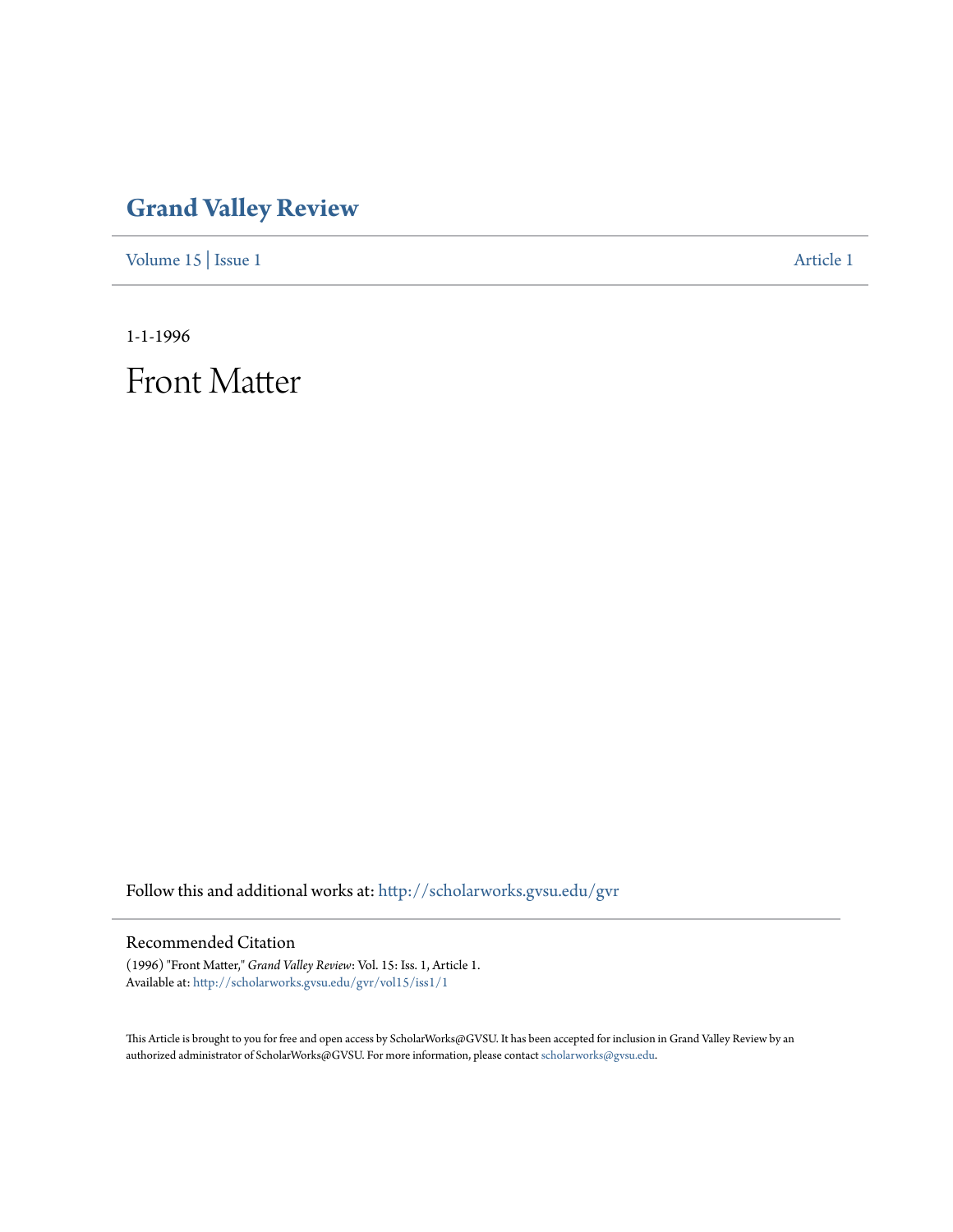Volume XV Fall 1996

**Challenges in Higher Education** and Grand Valley's Responses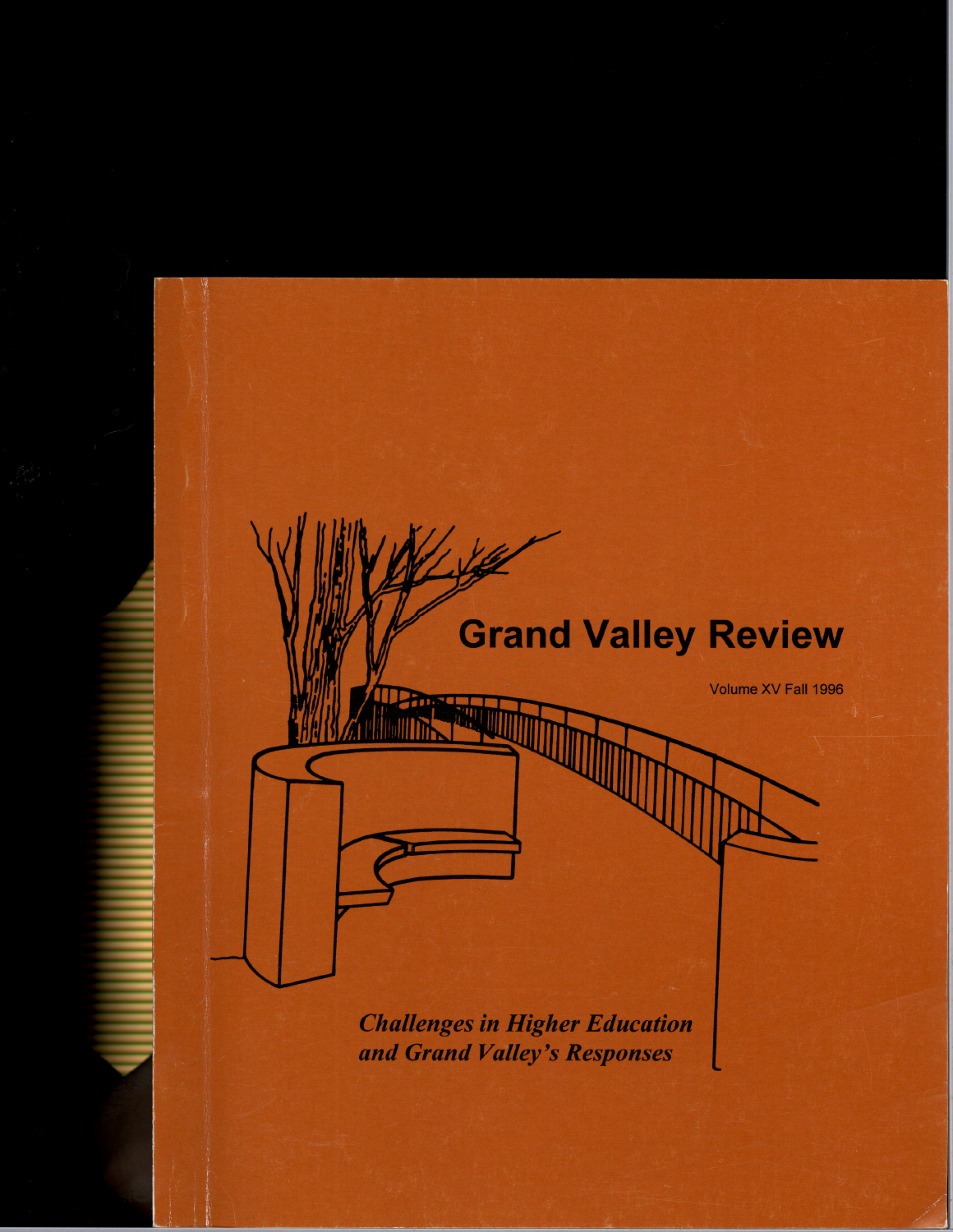Volume XV Fall 1996

**Challenges in Higher Education** and Grand Valley's Responses